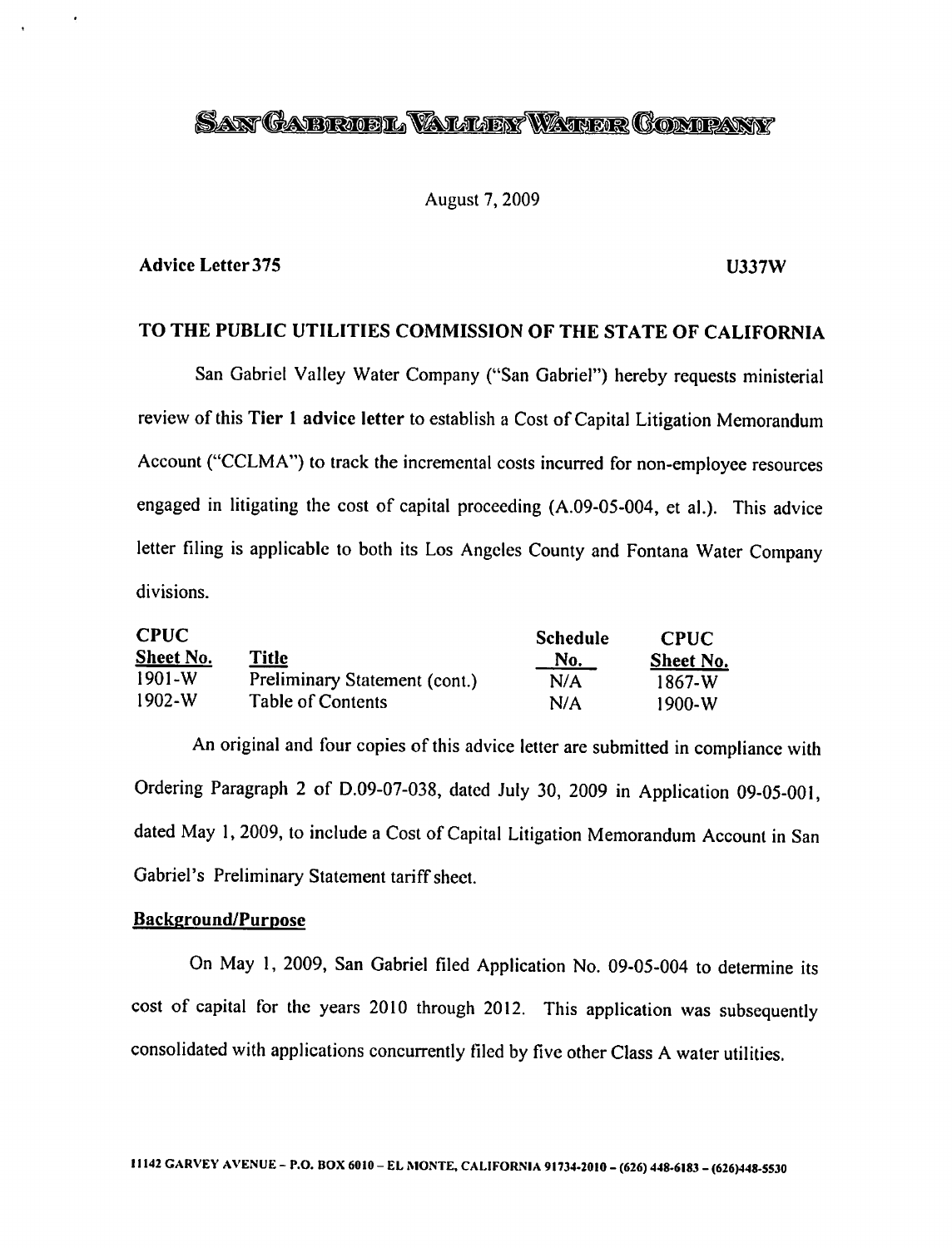On July 30, 2009, the Commission issued D.09-07-038 in Application No. 09-05-

004, et al. Ordering Paragraph 2 states:

Within 14 days of the effective date of this decision, Valencia Water Company, San Gabriel Valley Water Company, and Suburban Water Systems may each file a Tier 1 Advice Letter to include the Cost of Capital Litigation Memorandum Account in each company's preliminary statement, substantially as follows:

The Cost of Capital Litigation Memorandum Account includes the incremental costs incurred by [utility] limited to incremental non-employee resources engaged in litigating the cost of capital proceeding Application [09-05-OOX] to determine the just and reasonable cost of capital for base year 2010. These costs are eligible for recovery in the next general rate case amortized over the life of the rate case cycle after [utility] makes a persuasive showing in the next general rate case that the costs were incremental, reasonable, and prudently controlled and managed.

The purpose of this Tier 1 advice letter is to give effect to Ordering Paragraph No.

2 of D.09-07-038 to establish and implement a Cost of Capital Litigation Memorandum Account. This account will record and track the incremental costs of San Gabriel's nonemployee resources engaged in litigating the Cost of Capital proceeding. These recorded costs are eligible for recovery in the next general rate case, amortized over the three-year rate case cycle.

No workpapers or earning tests are associated with this advice letter. No further public notice is required because all public notices in connection with Application No. 09-05-004 have already been made in accordance with applicable law and Commission rules.

In accordance with D.09-07-038, San Gabriel requests that the attached proposed tariff sheets are made effective as of July 30, 2009.